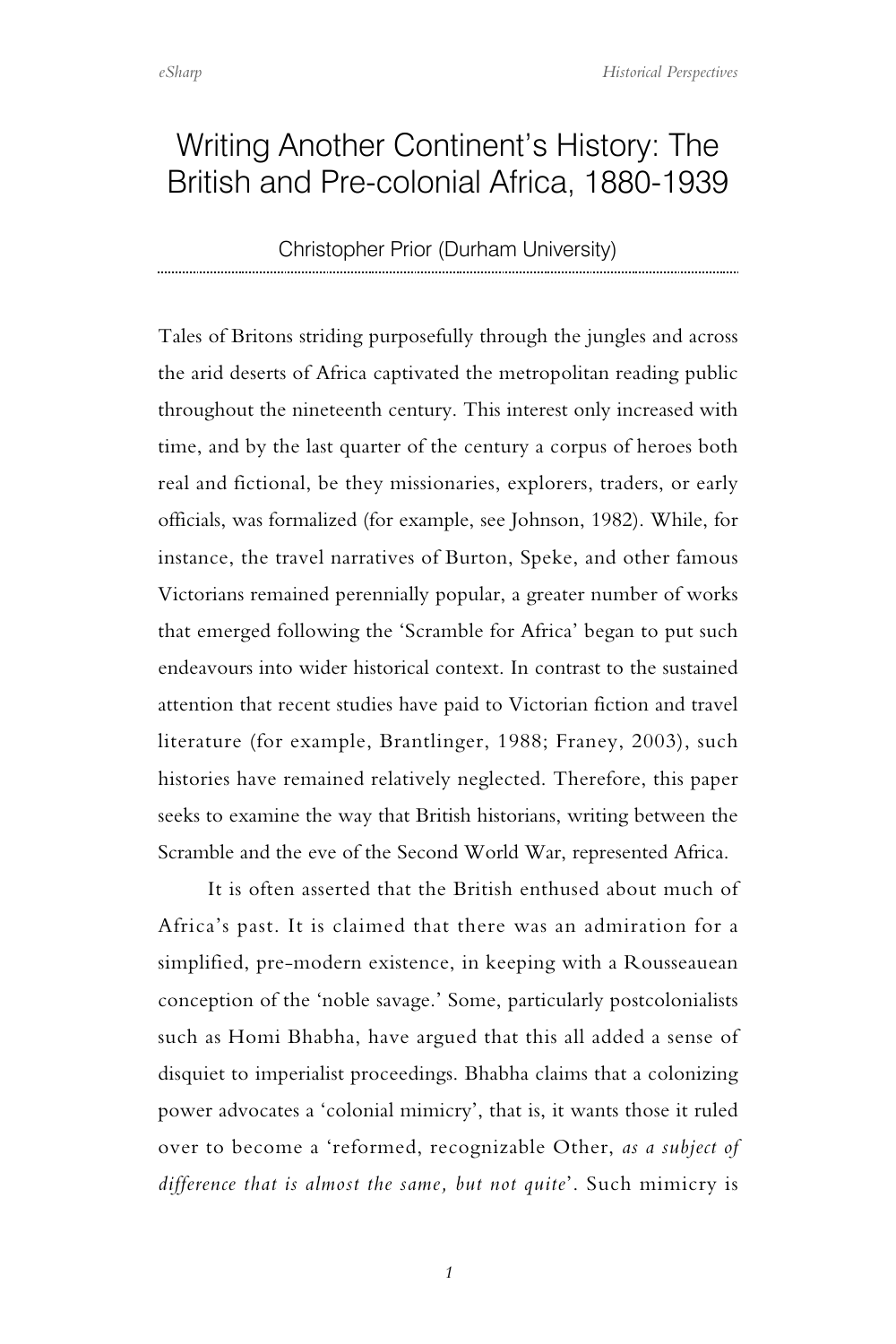'constructed around an *ambivalence*'; the 'authority of that mode of colonial discourse […] is therefore stricken by an indeterminacy: mimicry emerges as the representation of a difference that is itself a process of disavowal' (Bhabha, 1994, p.86, emphasis in original). In other words, for Bhabha, empire is constantly grounded in ambiguity. The British wished for the 'Other' to be both altered, in keeping with notions of the 'civilizing mission', and, at the same time, to remain different, in order that a space between 'them' and 'us' perpetuated British claims to the role of colonizer. Similarly, Frederick Cooper has argued that metropolitan attempts to find 'a balance between the poles of incorporation […] and differentiation' was an unstable process (2005, p.194).

By contrast, it will be argued here that when the British examined Africa's past, more frequently than not they felt this did not have much relevance to the 'modern' world. Therefore, despite a disinclination on the part of historians to treat the endeavours of the imperial exploratory vanguard in isolation, they nevertheless perpetuated the sense that the history of Africa was the history of white activity there. Furthermore, such activity was construed as unyieldingly positive, contrasted as it was to vague and fleeting articulations of Africa as 'wicked', 'primitive', and the remainder of the clichéd identifying tropes that surrounded the 'dark continent'. This has important implications for our understanding of this period, for instead of historians adding nuance or confusion to the overall picture, by showing to politicians and others the dangers of any cut and dried imperial policy, instead we see that historians legitimated imperial change and the reconfiguration of African societies. In this, they agreed with other British intellectuals – geographers, missionaries and even anthropologists, that body most frequently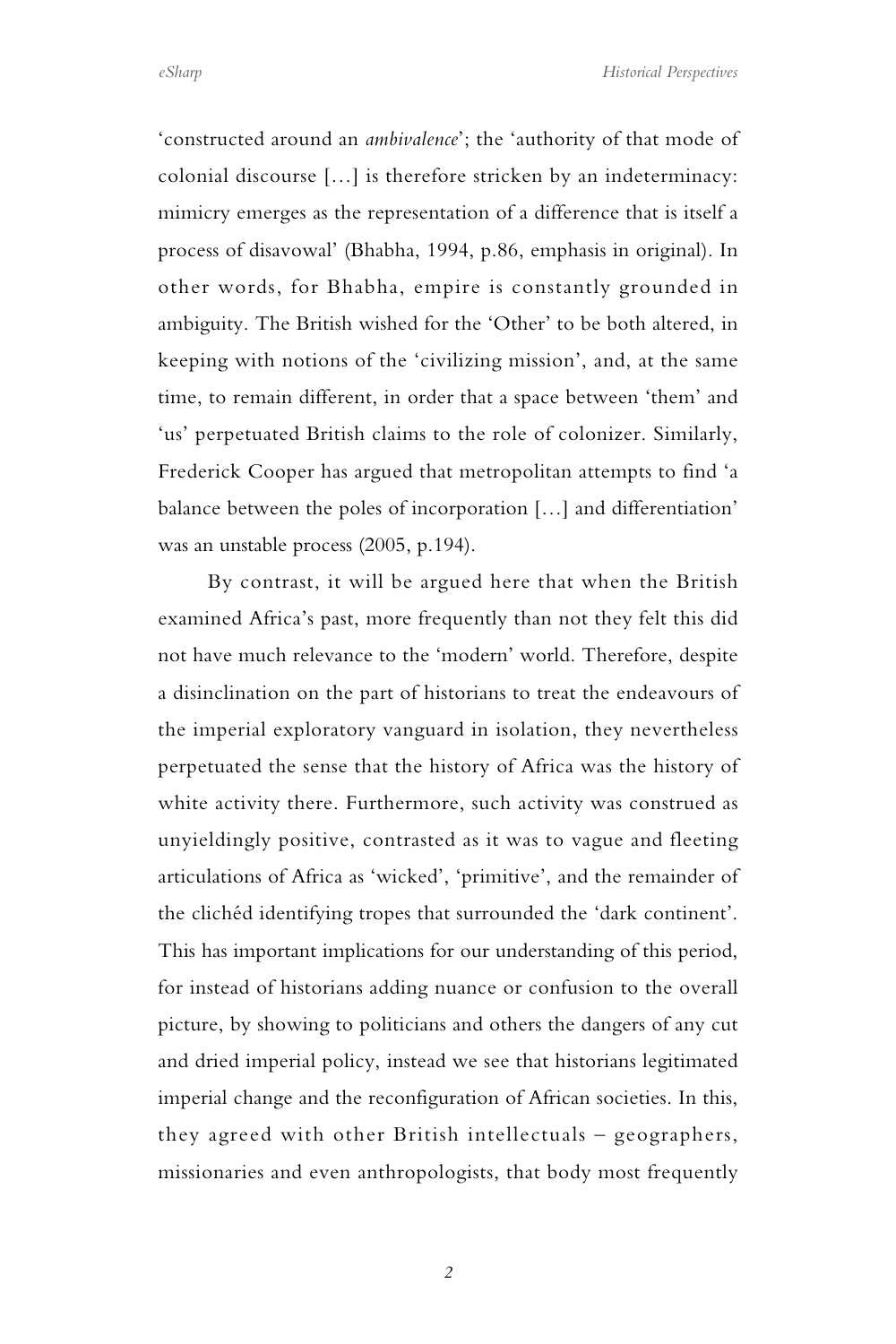deemed to have been wedded to the perpetuation of African 'tradition'.

Thus, the argument of the paper is that academics added their voices to a metropole-wide enthusiasm for the existence of British colonies in Africa. Their eagerness for an African modernity was symptomatic of wider trends in the intellectual life of the time, whereby a perpetuated faith in Britain as the globally-pre-eminent power fostered a sense of proactivism and moral universalism that has been written out of some recent histories, which tend to focus on the reactionary or conservative facets of imperial power (such as, for example, Cannadine, 2002, pp.139-40).

Examining those histories published between 1880 and 1914, there are usually scant details about life in Africa before the arrival of the British as colonizers. Of course, it could be argued that this can be partially attributed to a difficulty of finding sources. Oral testimony was felt to be the preserve of the anthropologist, not 'serious' historians. However, and more significantly, it was also because historians were not greatly interested. In contrast to what was written of pre-colonial India, for instance, a low racial perception of African societies meant it was natural that historians tackling Africa were more preoccupied with the British and what they had done. Any British actions in changing what had previously existed on the continent were construed as unremittingly good, with British historians constantly, albeit briefly, alluding to the bloodthirsty nature of certain peoples, most notably the Zulu (Low and Sanders, 1907, pp.316, 319), which conveniently tied in with perceptions fostered by fictional works such as Rider Haggard's *King Solomon's Mines* (Haggard, 1994). This sense that before the British came there was only an unimportant ebb and flow of petty rivalries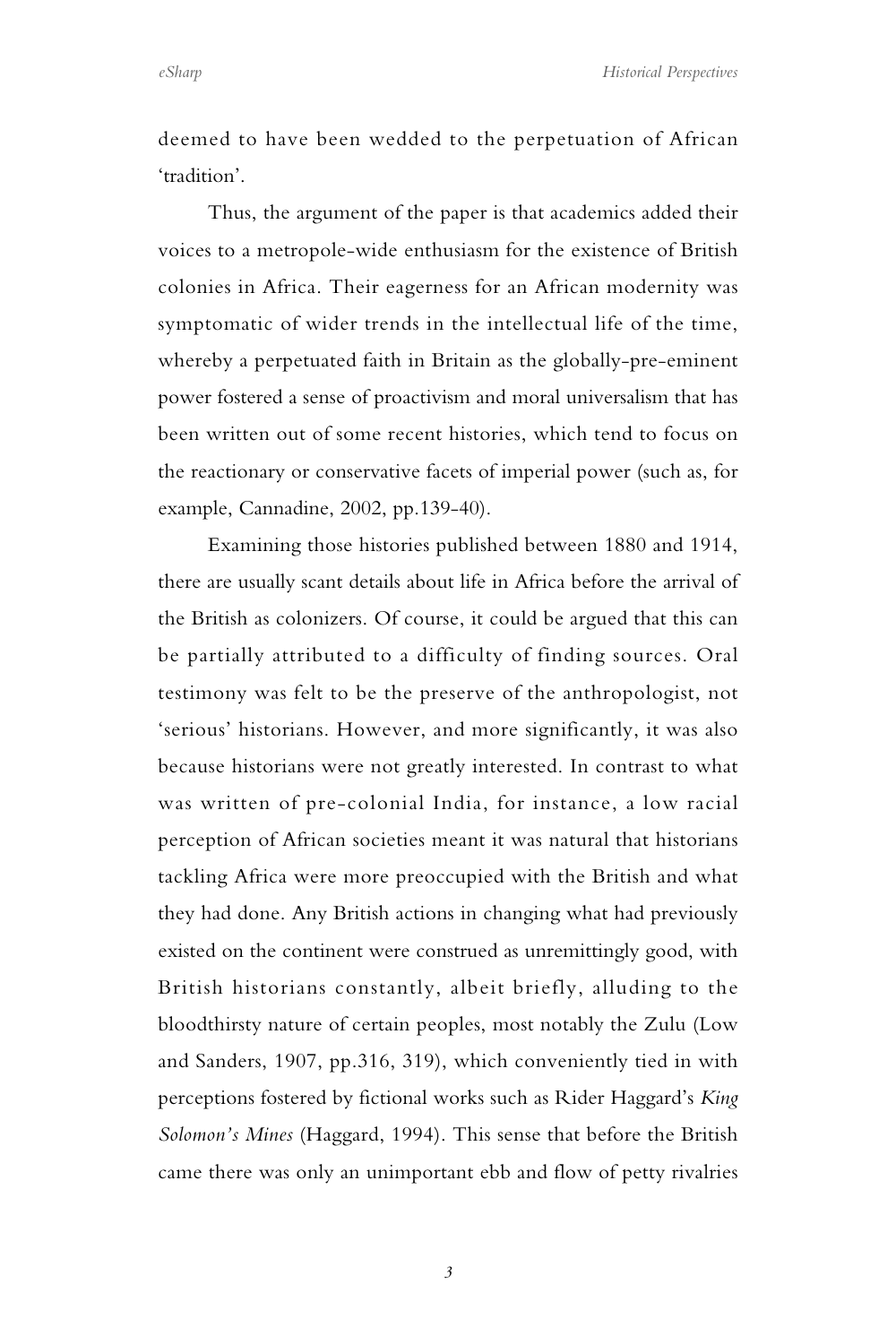*eSharp Historical Perspectives*

between different tribes was compounded by other popular works, such as *Twilight tales of the Buganda* of 1911, by the wife of a C. M. S. missionary, Ruth Fisher, which describes the period since the British coming to Uganda as ushering in the country's 'awakening' (1911, pp.11-27).

That this should happen is not surprising. This period was, after all, one of great optimism for the imperial mission, the so-called era of 'high imperialism' where most endorsed the further acquisition of territories in Africa or, at least, the consolidation and exploitation of those areas already marked red on the map. Therefore, the focus here is instead upon the years after the First World War. In 1929, Ifor L. Evans, a fellow at St. John's College, Cambridge, wrote a history of the British in tropical Africa. He praised Captain George Maclean, the first governor of the Gold Coast proper, for taking matters into his own hands and formalizing British claims to territory further inland away from the West African coast. He was justified in doing this, according to Evans, because his actions were proved correct in retrospect. For Evans, Maclean's decisions were borne out by the popularity of the new regime amongst the 'natives', who gladly availed themselves of the possibility of referring their disputes to the Governor's Court, and who enjoyed the growing prosperity of the country (Evans, 1929, p.89). This is, as before 1918, juxtaposed with traditionally negative depictions of 'barbaric' indigenous practices.

So, for Evans, Africans lost their right to their own claims to sovereignty on the basis that their conceptions of what constituted indigenous practice did not live up to the standards expected of the British, who were universalistic in their approach to governance. After all, it was felt Africans would have surrendered such rights as

*4*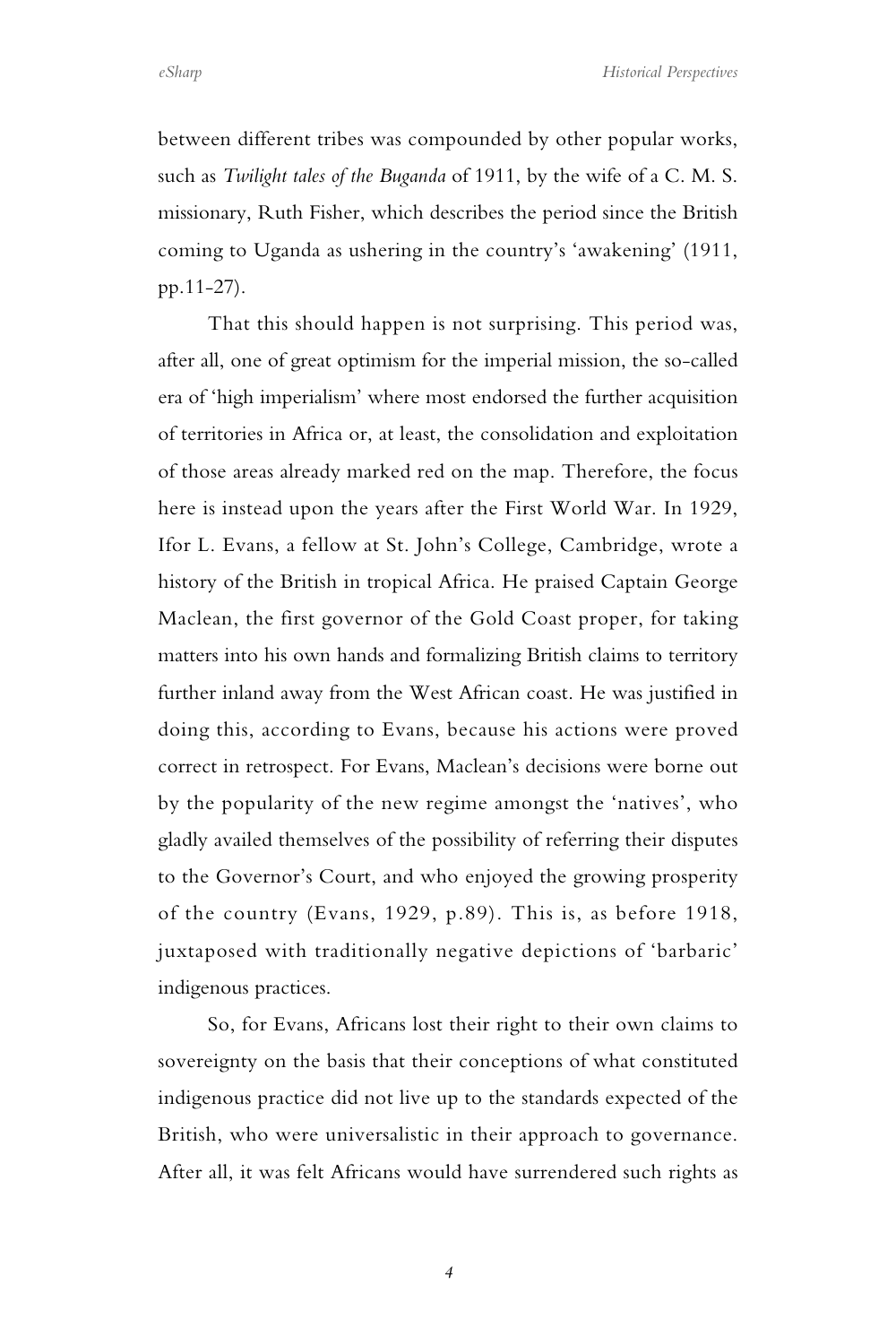they did have once they had fully realized the benevolence of British rule. Thus, Britons had their expansionist cake and ate it; African claims to indigenous sovereignty were written out of the equation in the general tumult of Africans rejoicing in trade and getting their grievances settled.

However, Evans was writing a history primarily intended to be a manual on the recent past for Colonial Service Probationers training, prior to heading off for the continent for themselves, and so it was therefore unlikely that such a work would ever deviate from that which was endorsed by the Colonial Office elites. And yet Evans was not alone. His words were matched by those of C. P. Lucas (1922), and by the general secondary school and university textbooks of the time, such as those by A. P. Newton and J. Ewing (1929, p.190), and L. Suggate (1929, pp.58, 115, 131-2, 142, 156, 164, 172).

Upon initial inspection, that this celebration of British actions and the disinclination of historians to tackle pre-colonial Africa continued as the British moved into the interwar period is surprising. It does not seem to be in accord with other aspects of Britain's interactions with the empire. Firstly, the interwar years were ones of increasingly specialized interest in Africa. There was the rise of anthropology as an institutionalized discipline. This was the era of Bronisław Malinowski and Edward Evans-Pritchard, the latter of whom went out to the Sudan researching the customs of the Nuer living in the south of the country. This increased academic interest in African custom was also reflected in wider educational changes. For instance, the School of Oriental Studies become SOAS, the School of Oriental and African Studies, in 1938.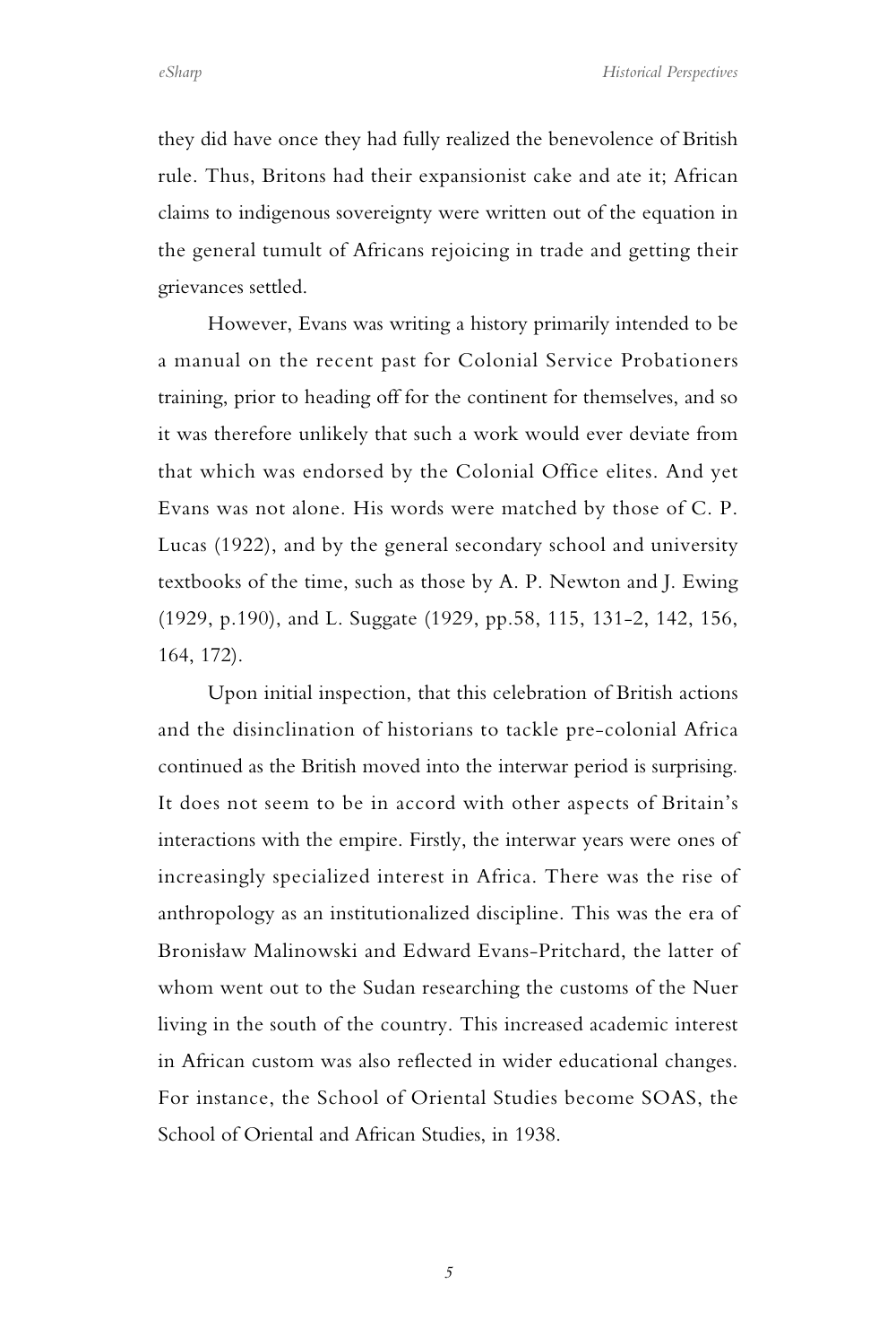There was an increased sense that the use of geography, ethnography and so on would be of use in training the young officials how better to manage the African environment and the Africans themselves. More was being written about how customs were the key to understanding how best to run things. It would seem obvious that the British historians would have taken advantage of this increased interest in 'traditional' Africa in order to get a better sense of what colonizers had modified or caused to die out among the Africans under imperial rule.

The second reason why it initially appears surprising that there was a marked reluctance among historians to engage with African custom is that after 1918 there was a move away from the bombast that marked the pre-1914 years. There was an increasing disinclination to unanimously praise the actions of the British. By the early 'thirties in particular, Britons were increasingly sending themselves up for parody. While in the first decade of the twentieth century Lord Kitchener was commended for his supposedly 'wellplanned and well-managed campaign' in recapturing the Sudan in 1898 (Low and Sanders, 1907, p.441), by the 'thirties the same actions were deemed slightly foolhardy, it being fortuitous that the British had got as far as Khartoum alive and intact (Royle, 1985). Similarly, while the 1902 novel by A. E. W. Mason, *The four feathers*, had praised the actions of those who had fought in North East Africa (Mason, 2001), by the time Alexander Korda came to remake the novel as a movie in 1939, some of the men involved in this campaign were portrayed as bumbling old fools, repeatedly telling the same old dull stories during after-dinner brandy and cigars (1939). There was a switch to a more pragmatic vision of empire embodied in Leo Amery's Empire Marketing Board, established in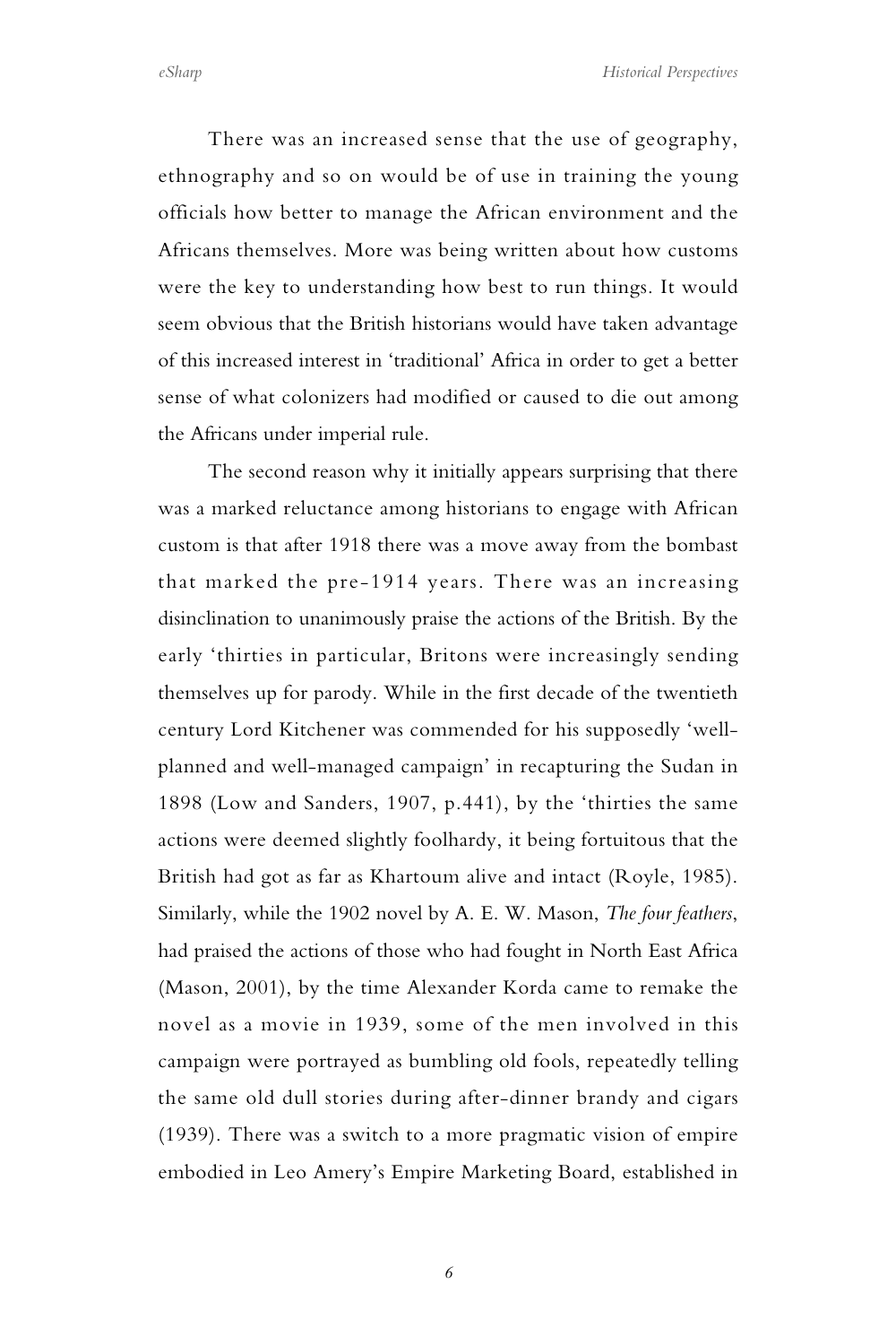1926 (Constantine, 1984; Constantine, 1986). A marked shift in approach to empire had occurred. In the late nineteenth century, there was a sense of 'imperial mission'. The British felt that they were giving something to the rest of the world. This gradually shifted, so that by the interwar period, the British were increasingly asking what their empire could provide for them. Although they failed to effect a change in British economic policy, the Tariff Reform campaigns of the first years of the twentieth century are indicative of this shift, whereby the British were increasingly concerned with themselves. This is not to say that the imperial mission of the nineteenth century had been a model of altruism, because it was not. Nevertheless, after the First World War in particular, empire for racial glory became instead empire for enhanced security and stability.

So why, in an era of an increasing interest in Africa and a reduced tendency to uncritically hold up previously-untouchable Victorian heroes as essential men to emulate, was there a perpetuated sense that African history only commenced with the coming to the continent of foreign powers? And why the perpetuated sense that the only way for things to progress was for Africa to be rescued from itself? The first reason is that anthropologists were, like historians, closely affiliated with the colonial regimes, both emotionally and practically. In some instances, this is hardly surprising. For example, R. Sutherland Rattray, a pre-eminent anthropologist in the Gold Coast, was once a colonial administrator (Robertson, 1975, p.55; Rattray, 1928). Others, such as Evans-Pritchard, were reliant upon colonial administrations for assistance, and certainly did not think that the British in the Sudan was a bad thing at all.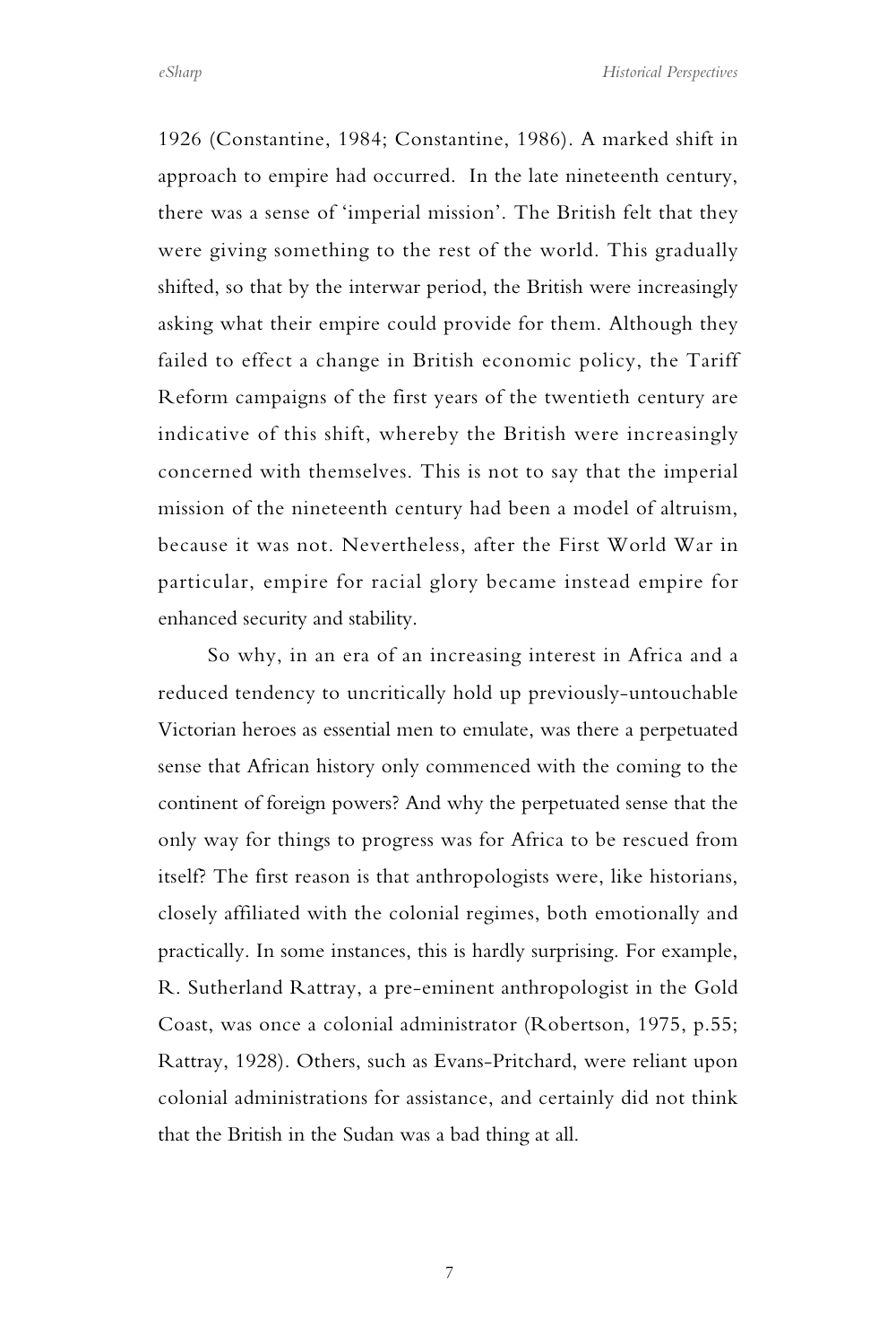In this context, the majority of anthropologists were keen on imperial rule and were not emotionally attached to the pre-colonial past. At the start of his study on those living in the north of the Gold Coast, A. W. Cardinall rejoiced that Africans will 'in no long time [...] neglect and forget these hampering fetters of old-age custom which in the following pages I have endeavoured to record' (Cardinall, p.xi). Despite describing the Kassena language in exhaustive detail, Cardinall showed no signs to his readers of any despondency at the inevitable passing of the language; rather, he considered it an archival curio, something to be preserved on the page for the day it no longer existed. Similarly, others such as Diedrich Westermann, the director of the Institute of African Languages and Culture, wanted to simplify African language as a means of making the task of governance easier (Westermann, 1927; Westermann, 1928, pp.107-11; Newell, 2002, p.64).

Anthropologists did feel that there were sections of African life deemed worth saving, such as the tribal structure it was felt dominated social life on the continent, but these were only useful insofar as they were the bases by which changes were effected, such as the introduction of Western notions of what constituted legal fair play, legislative accountability, and so on. This sense of a balance between the 'traditional' and the 'new', rather than any blanket opposition to change at all costs, was also the basis for the majority of British administrators' stance towards 'indirect rule'. To effect change, officials merely studied what went on in front of them and worked out what was good about it, prior to their making any attempts at gently pushing – or punishing – those Africans who deviated from British conceptions of what was 'correct'.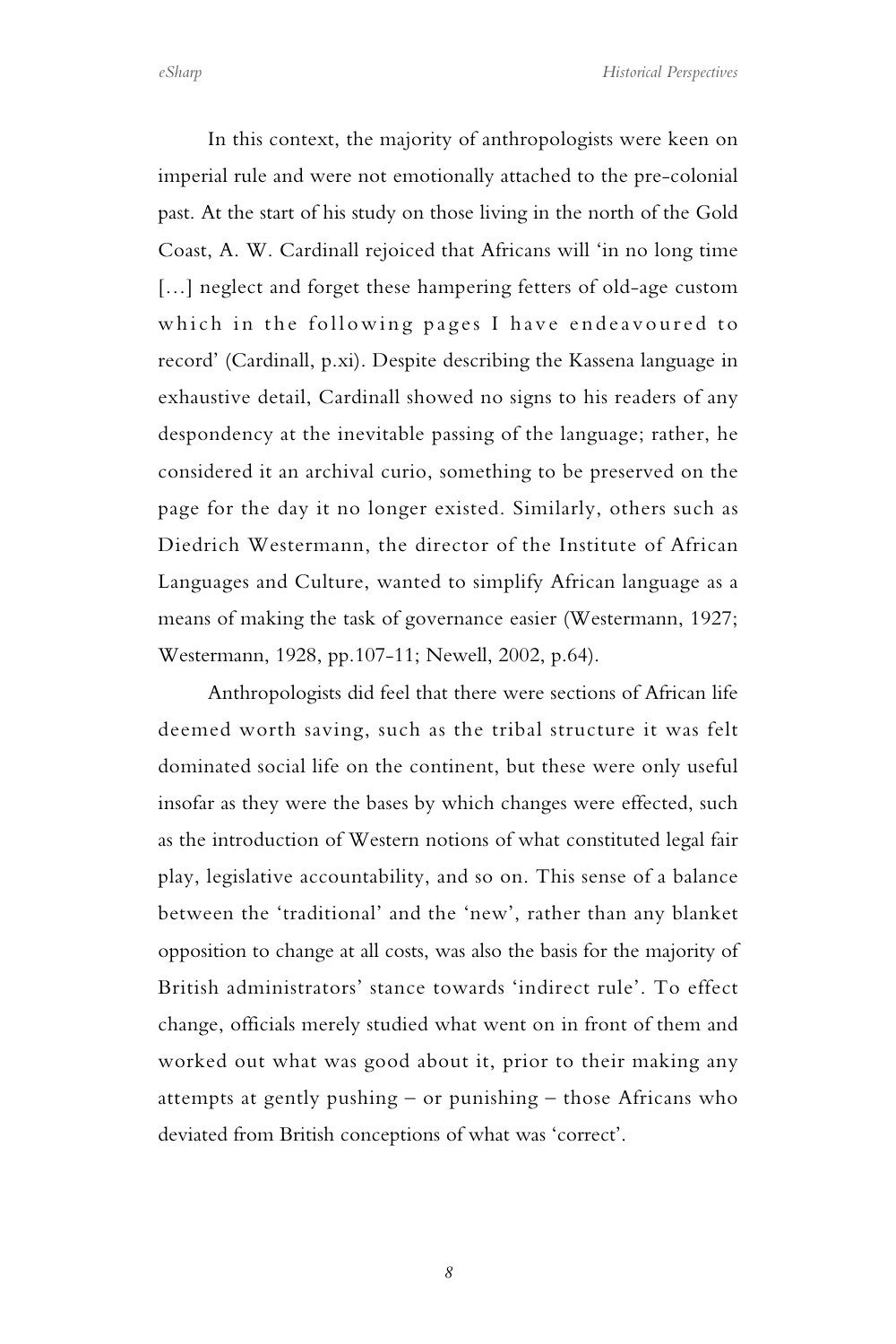It was only a distinct minority of anthropologists, such as the German Bruno Gutmann, who criticized colonial activities with any vigour (Gutmann, 1928, pp.429-45). The same was true of most specialist fields engaging with the empire in Africa. While the empire was not devoid of domestic criticism, those who put forward the critiques that were listened to were very much insiders asking for slight reform over extensive change, let alone a dismantling of the system, rather than outsiders such as Gutmann. For example, W. R. Crocker, who had served as an official in Nigeria, attracted interest following the publication of his *Nigeria: A critique of British colonial administration* in 1936. However, Crocker's complaint was merely that the British had a 'hand-to-mouth' manner of going about administering Africa. He called for a more planned, systematic adoption of the principles surrounding 'indirect rule', of which he was a keen advocate (Crocker, 1936, p.189). This was not anything approaching an indictment of the right of the British to rule in Africa, or even of the idea that the British were not 'superior' or 'correct' when compared to Africans. The radicals were ignored. Despite Henry Campbell-Bannerman's expressing alarm to a friend in 1903 at the 'trenchant' nature of the radical liberal economist J. A. Hobson's writing (Spender, I, p.87), the ideas contained in the nowseminal *Imperialism: A study* (1902) went largely unnoticed at the time of the work's original publication. Hobson was little known outside of the liberal *Manchester Guardian* circle (Freeden, 1988, p.16) and, even then, his 'lack of faith in the ability of Britons to run an empire, and in the possibilities of empire unity' greatly undermined his support among even New Liberal peers (Cain, 2002, p.164). It was only in the increasingly self-critical pessimistic mood of the late 'thirties that Hobson's arguments started to be taken seriously,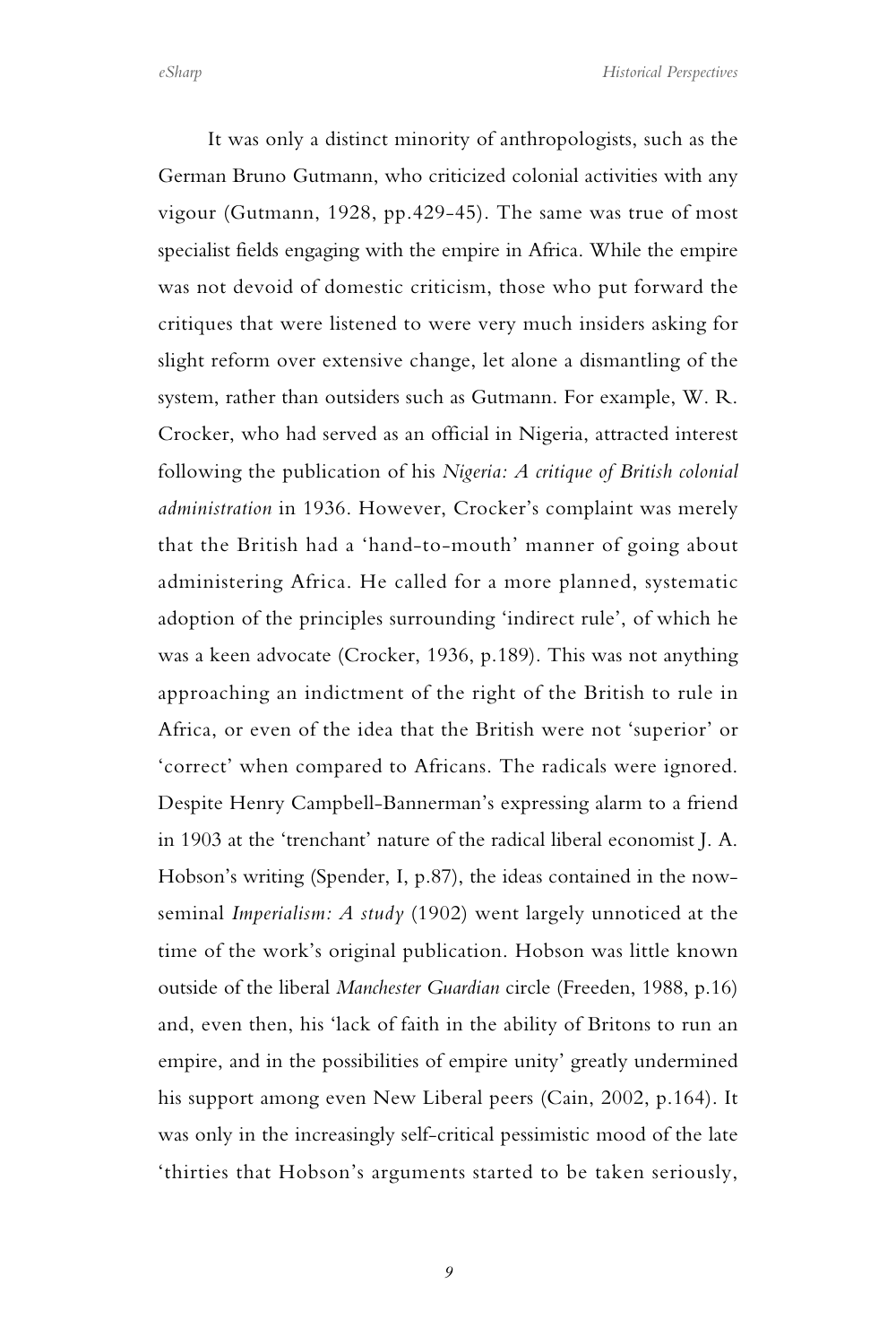*eSharp Historical Perspectives*

prompting a third edition of *Imperialism: A study* to be produced in 1938, but even then such newfound acceptance was the preserve of the left (Cain, 2002, pp.226-33). There is plenty of evidence from other sections of British commentators, including geographers and missionaries, which suggest that a remarkable similarity of opinion prevailed across the board (for example, see Stanton, 1928, p.108; Hingston, 1931, p.404).

Furthermore, the move towards parodying the great men of the nineteenth century mentioned above was not total. People still believed in certain heroes as the exemplars of goodness, of the 'great' things that empire could achieve. In 1907, a historian and fellow of King's College, London, Sidney Low, would write that General Gordon had 'extraordinary' powers of leadership, and that the 'memory of Gordon's wonderful exploits in China, [and] his masterful government of the Sudan […] had deeply impressed the public imagination' (Low and Sanders, 1907, pp.357-8). Such a depth of impression may be demonstrated by the public reaction to Lytton Strachey's *Eminent Victorians* of 1918; despite it being a relatively mild criticism of General Gordon, at least by today's standards, it was heavily attacked by most, and somewhat breathless biographies of Gordon as the archetypal English hero were reprinted long after they had been written.<sup>1</sup>

Concomitant to this, there was no sense that there existed any other power or institution better placed to alter Africa for the 'better' than the British Empire. Indeed, in this bubble of optimism, those events that we today would argue were signs of imperial weakness were at the time construed by historians as being of positive value.

<span id="page-9-0"></span><sup>1</sup> Strachey, 1971, pp.189-267; Holroyd, 1967, pp.50, 163-4; Holroyd, 1968, pp. 309, 322; Rosenbaum, 1994, Volume Two, pp.117-9; May, 2001, p.137; Allen, 1931, pp.83-101; Johnson, 1982; Daly, 1986, p.358; Butler, 1889.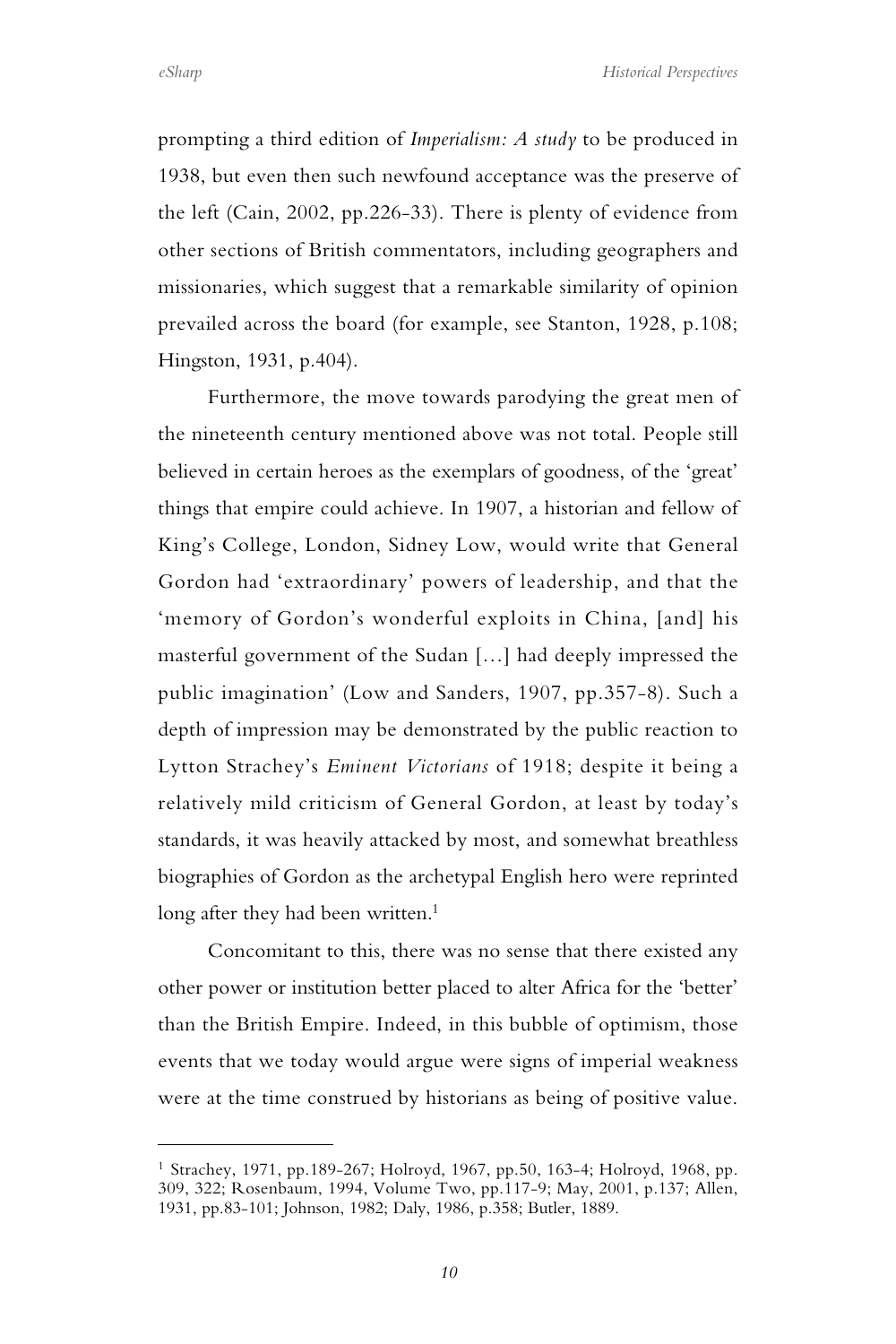*eSharp Historical Perspectives*

For instance, in his noted *History of England*, G. M. Trevelyan argued that the Boer War was a cause for celebration, for it 'put an end to the somewhat boastful type of imperialism which dominated the last years of the nineteenth century [… making] men of all parties take a more sober and broad-minded view of imperial duties and destiny' (1926, p.783). Furthermore, the war was constructed as an impetus for military reform, without which the Great War might not have been won (1926, pp.794-5).

Just as important in explaining why British historians did not believe that pre-African history was worth reconstructing was the fact that there had been no significant reappraisal of the abilities of the African. For the explorer, colonizer and historian Harry Johnston in 1899, it was nigh-on impossible to imagine Africans ever demanding autonomy and 'putting an end to the control of the white man' (1899, p.284). Similarly, for Lord Lugard writing in 1922, those who had examined the continent correctly would realize that African self-determination was not even 'visible on the horizon of time' (1922, pp.197-8). This stance was maintained by the majority of imperial commentators despite a slight softening of racial attitudes amongst British administrators after the First World War. It was merely now the case that African cultural traits were added to the racial mix in helping to supposedly explain why the moving of the African up the so-called 'ladder of civilization' was such a painfully slow process. African nationalist parties had yet to make their presence felt to any significant degree; nothing, with the exception of isolated outbursts such as the White Flag revolt in Khartoum in 1924, had shaken the British from their imperial somnolence in Africa when it came to indigenous anti-colonial movements. It would only be with the seismic impact of the Second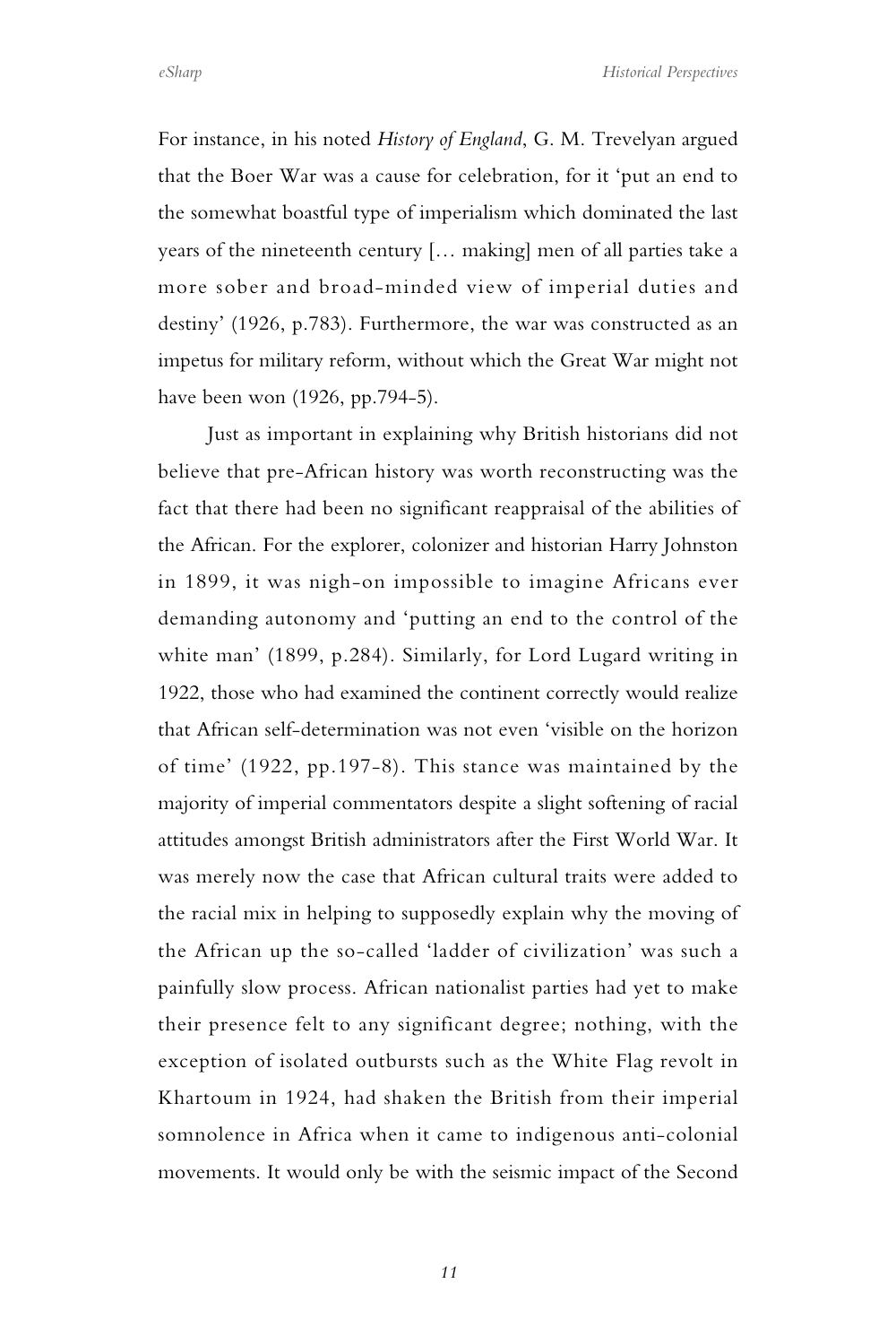World War that things would change. The British failed to fully appreciate the extent to which certain Africans' mentalities had been altered under colonialism and a partially-Westernized education. Writing in his private notebook in the early 'thirties in Southern Rhodesia, Thompson Samkange, who would later become President of the Bantu Congress, noted that the European has 'changed our world […] He has aroused in us the stirring of divine discontent [… Yet] it is amazing how little the white man really knows of the stirring of new life in native peoples living in his midst' (Ranger, 1995, p.15).

Therefore in conclusion, in contrast with what some postcolonialists now believe, British commentators were invariably of one mind as to the need for the colonial state to partially overwrite that which they felt was 'old' and 'traditional'. There was little sense that what the British were doing was damaging the African environment or Africans themselves. In this belief, there was little dissent from anthropologists and others who were felt to be in positions of discursive authority in the British metropole prior to the Second World War. Furthermore, to most of those who were not anthropologists, African customs were a curiosity, but no more. Instead, it was the actions of the British that were of interest. Hugh Trevor-Roper famously later argued that pre-colonial sub-Saharan Africa had no history (Trevor-Roper, 1966, pp.9-11), and his predecessors would have agreed with him. Concomitantly, deviations from a faith in imperial actions and strength were slight, despite the lack of bombast that marked the post-1918 period. Even Lord Hailey's *An African survey* of 1938, widely adjudged today as the book that heralded the move from paternalism to modern developmental policy (Roberts, 1986, pp.63, 66, 76; Nwauwa, 1997,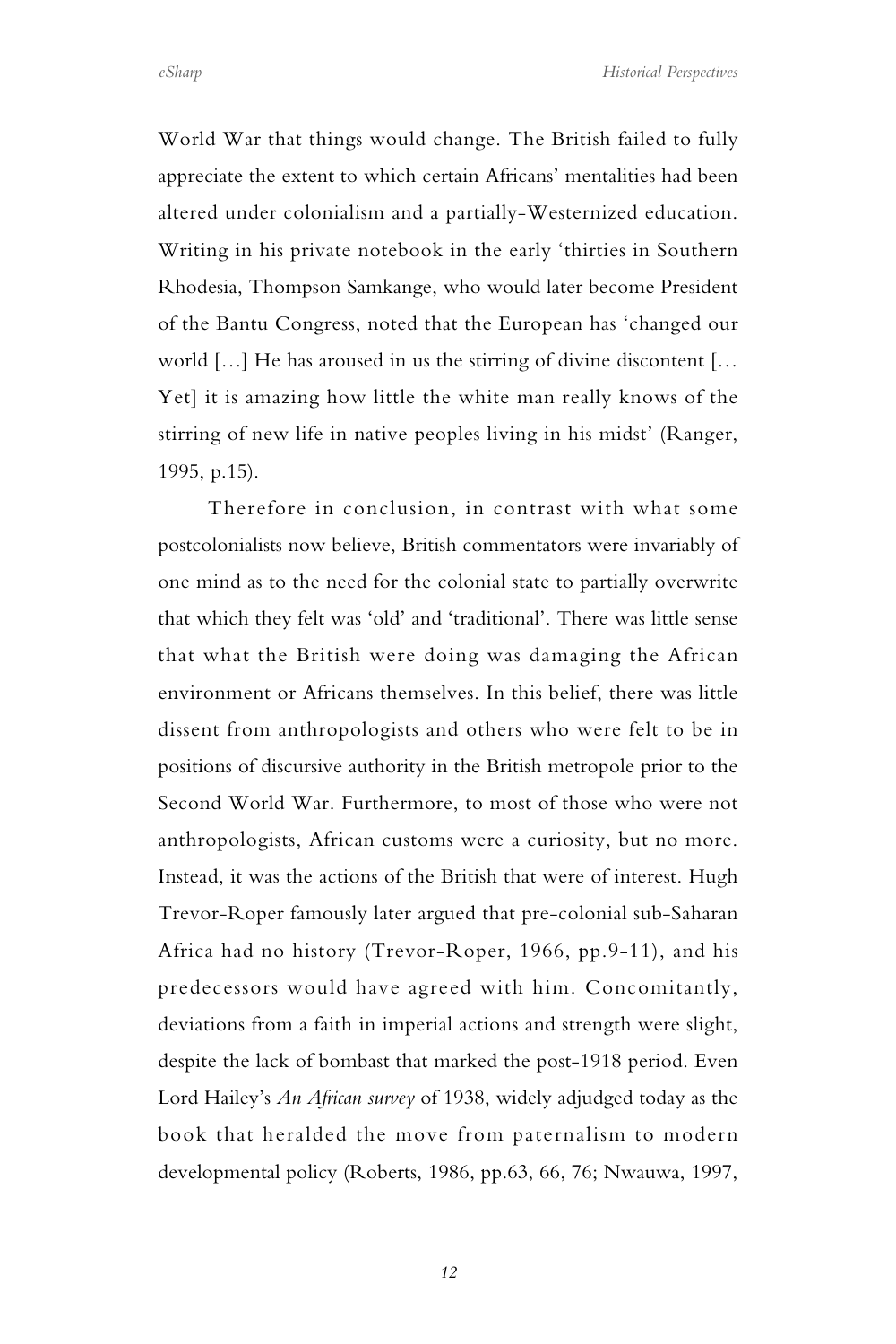pp.35-100; Havinden and Meredith, 1993, p.167), was cautious, full of caveats, and it did not strongly criticize Lugardian notions of indirect rule (Hailey, 1938, pp.247, 537-8, 542, 1207, 1280, 1290; Bush, 1999, p.263). Historians were no exception to this general rule. They wrote their histories with the British cast as pre-eminent, and the Africans the grateful recipients of Western knowledge. African nationalist movements would ensure that this sense of surety would have eventually come undone. However, the sudden metropolitan recognition that the end of empire was impending was only engendered by the plans of men sat at far away desks in Berlin and Rome.

## **Bibliography**

- Allen, B. M. 1931. *Gordon and the Sudan*. London: Macmillan.
- Bhabha, H. K. 1994. *The location of culture*. London: Routledge.
- Brantlinger, P. 1988. *Rule of darkness: British literature and imperialism, 1830-1914*. Ithaca, New York: Cornell University Press.
- Bush, B. 1999. *Imperialism, race and resistance: Africa and Britain, 1919-1945*. London: Routledge.
- Butler, W. 1889. *Gordon*. London: Macmillan.
- Cain, P. J. 2002. *Hobson and imperialism: Radicalism, New Liberalism, and finance 1887-1938*. Oxford: Oxford University Press.
- Cannadine, D. 2002. *Ornamentalism: How the British saw their Empire*. London: Penguin.
- Cardinall, A. W. 1920. *The natives of the Northern Territories of the Gold Coast: Their customs, religion and folklore*. London: Routledge.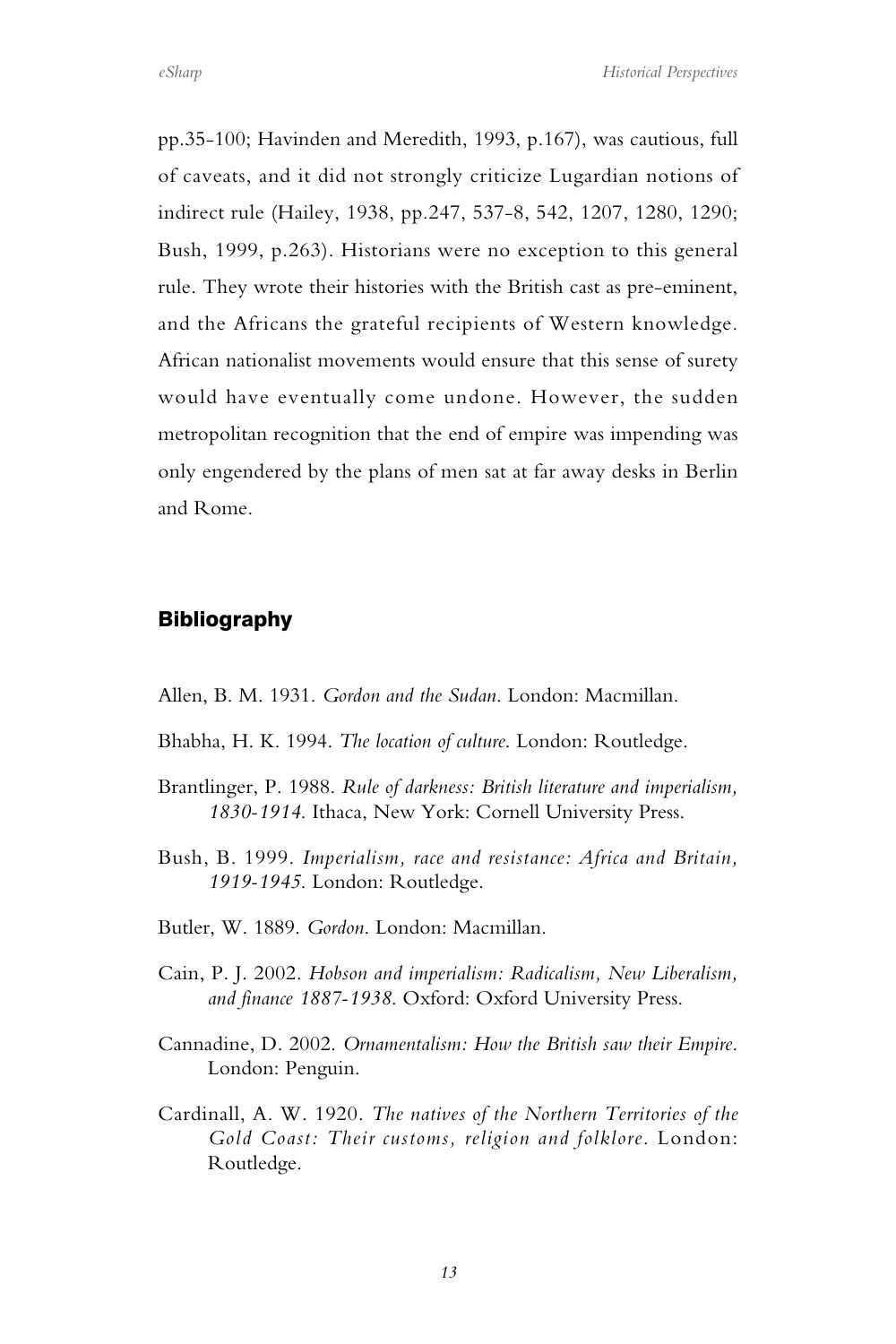- Constantine, S. 1984. *The making of British colonial development policy 1914-1940*. London: Frank Cass.
- Constantine, S. 1986. *Buy & build: The advertising posters of the Empire Marketing Board*. London: HMSO.
- Cooper, F. 2005. *Colonialism in question: Theory, knowledge, history*. Berkeley: University of California Press.
- Crocker, W. R. 1936. *Nigeria: A critique of British colonial administration*. London: Allen & Unwin.
- Daly, M. W. 1986. *Empire on the Nile: The Anglo-Egyptian Sudan 1898-1934*. Cambridge: Cambridge University Press.
- Evans, I. L. 1929. *The British in Tropical Africa: An historical outline*. Cambridge: Cambridge University Press.
- Fisher, R. 1911. *Twilight tales of the Black Buganda*. London: Frank Cass.
- Franey, L. 2003. *Victorian travel writing and imperial violence: British writing on Africa, 1855-1902*. London: Palgrave Macmillan.
- Freeden, M. (ed.). 1988. *J. A. Hobson: A reader*. London: Unwin Hyman.
- Gutmann B. 1928. Aufgaben der gemeinschaft-bildung in Afrika. *Africa* 1. 429-45.
- Haggard, H. R. 1994. *King Solomon's mines*. London: Penguin.
- Hailey, W. 1938. *An African survey: A study of problems arising in Africa south of the Sahara*. London: Oxford University Press.
- Havinden M. and D. Meredith. 1993. *Colonialism and development: Britain and its tropical colonies, 1850-1960*. London: Routledge.
- Hingston, R. W. G. 1931. Proposed British National Parks for Africa. *Geographical Journal* 77. 401-28.
- Holroyd, M. 1967-8. *Lytton Strachey: A critical biography*. 2 vols. London: Heinemann.
- Johnson, D. H. 1982. The death of Gordon: A Victorian myth. *Journal of Imperial and Commonwealth History* 10(3). 285-310.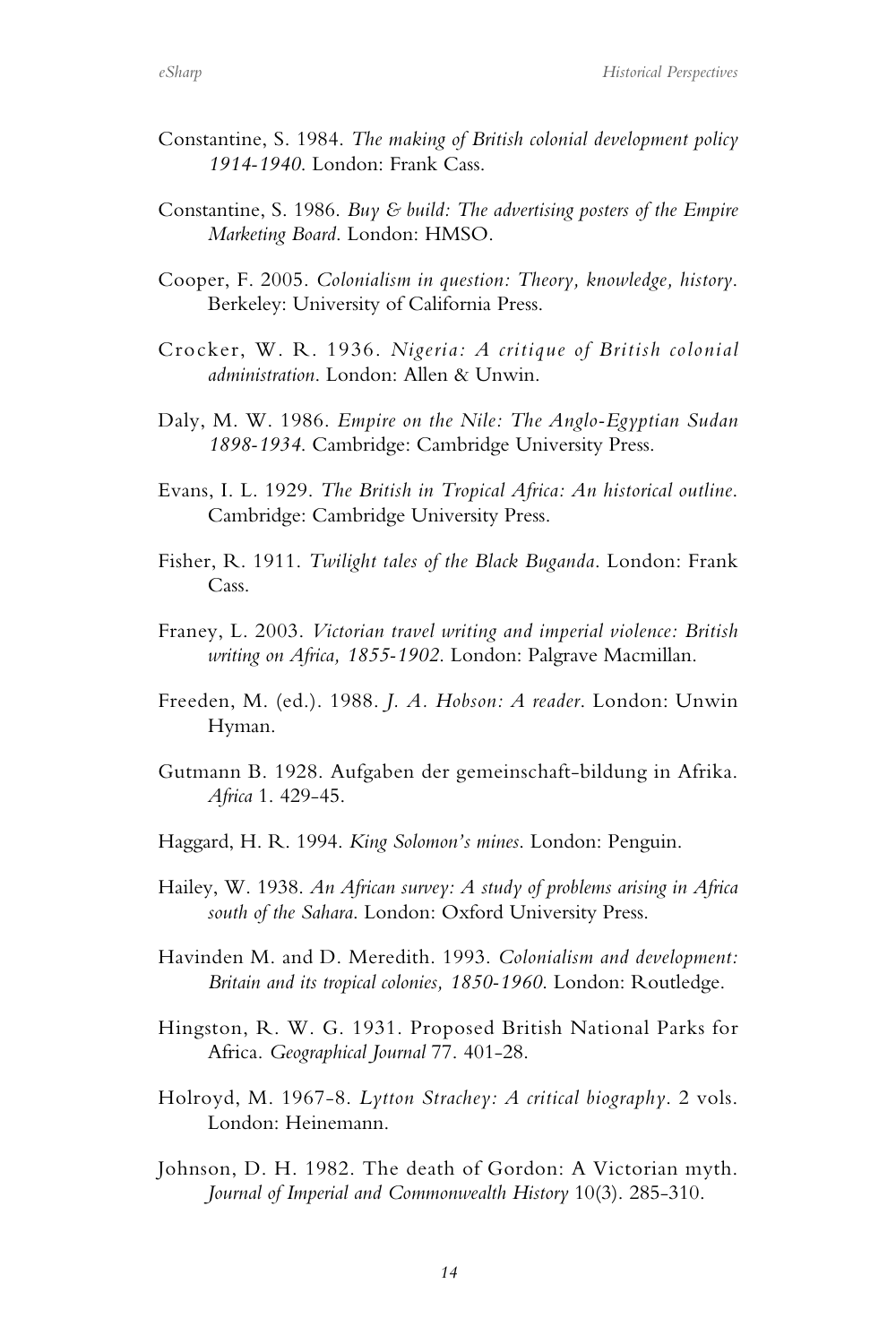- Johnston, H. H. 1899. *A history of the colonization of Africa by alien races*. Cambridge: Cambridge University Press.
- Low S. and L. C. Sanders. 1907. *The history of England during the reign of Victoria (1837-1901)*. London: Longmans.
- Lucas, C. P. 1922. *The partition & colonization of Africa*. Oxford: Oxford University Press.
- Lugard, F. 1926. *The dual mandate in British Tropical Africa*, 3rd edn. Edinburgh: Blackwood.
- Mason, A. E. W. 1902. *The four feathers*. London: Smith, Elder & Co.
- May, D. 2001. *Critical times: The history of the Times Literary Supplement*. London: Harper Collins.
- Newell, S. 2002. *Literary culture in colonial Ghana: How to play the Game of Life*. Manchester: Manchester University Press.
- Newton, A. P. and J. Ewing. 1929. *The British Empire since 1783: Its political and economic development*. London: Methuen.
- Nwauwa, A. O. 1997. *Imperialism, academe and nationalism: Britain and university education for Africans 1860-1960*. London: Routledge.
- Ranger, T. 1995. *Are we not also men?: The Samkange Family and African politics in Zimbabwe 1920-64*. London: James Currey.
- Rattray, R. S. 1928. Anthropology and Christian missions: Their mutual bearing on the problems of colonial administration. *Africa* 1. 98-106.
- Roberts, A. D. (ed.). 1986. *The Cambridge history of Africa – Volume 7: From 1905 to 1940*. Cambridge: Cambridge University Press.
- Robertson, A. F. 1975. Anthropologists and government in Ghana. *African Affairs* 74. 51-9.
- Rosenbaum, S. P. 1994. *Edwardian Bloomsbury: The early literary history of the Bloomsbury Group*. 2 vols. Basingstoke: Macmillan.
- Royle, T. 1985. *The Kitchener enigma*. London: Michael Joseph.